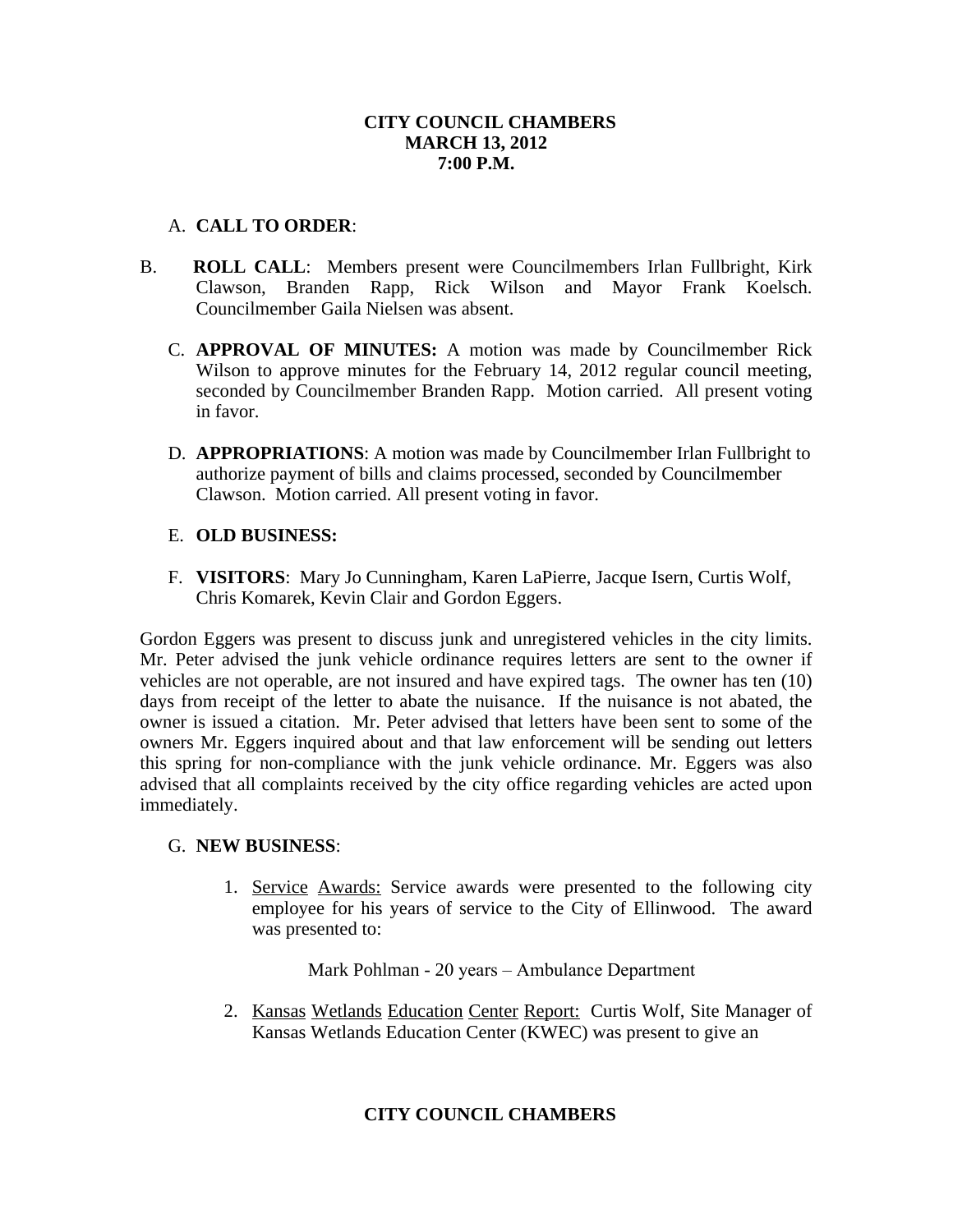## **MARCH 13, 2012 7:00 P.M.**

update on the KWEC, including past accomplishments and goals for 2012. During the past year the KWEC had over 32,000 contacts through drop-in visitors, onsite programs, outreach programs and tradeshow booths. This is a 36% increase from the past year. Mr. Wolf advised major goals for 2012 include introduce a marketing campaign, install billboards and KDOT directional signage, and increase drop-in visitors. Mr. Wolf also expressed appreciation to the Ellinwood community for their support.

3. Appointments to KMEA Board of Directors: Each year the City has to renew appointments to the Kansas Municipal Energy Agency board of Directors. Robert Peter and Dave Lloyd currently serve as Directors and Mayor Koelsch is the alternate. Robert Peter's appointment is for a two year term which will expire in April 2013. Therefore, Director #2 and the alternate member need to be appointed.

A motion was made by Councilmember Rick Wilson to appoint Dave Lloyd, Director #2 and Mayor Koelsch as the alternate member. Motion seconded by Councilmember Irlan Fullbright. Motion carried. All present voting in favor.

- 4. Street Sweeper: Presented to council were two proposals for the purchase of a street sweeper. The first proposal is from Elliott Equipment in Davenport, Iowa for a purchase price of \$39,000.00 with a thirty (30) day warranty. The second proposal is from Key Equipment and Supply Company in Kansas City for a purchase price of \$55,000.00 with a ninety (90) day warranty. The Key Equipment and Supply Company sweeper was extensively refurbished. After discussion a motion was made by Councilmember Kirk Clawson to purchase the street sweeper from Key Equipment and Supply Company, subject to inspection by the Department Head and to authorize payment in cash or by lease-purchase option, seconded by Councilmember Rick Wilson. Motion carried. All present voting in favor.
- 5. Request by VFW: Presented to council was a request from the VFW to operate the concession stand as a fundraiser at the south side ball fields during the summer recreation programs. Mr. Peter indicated the VFW would not operate the concessions during private tournaments unless requested to do so.

A motion was made by Councilmember Branden Rapp to accept the VFW's request to operate the south side ball fields concession stand for

# **CITY COUNCIL CHAMBERS MARCH 13, 2012**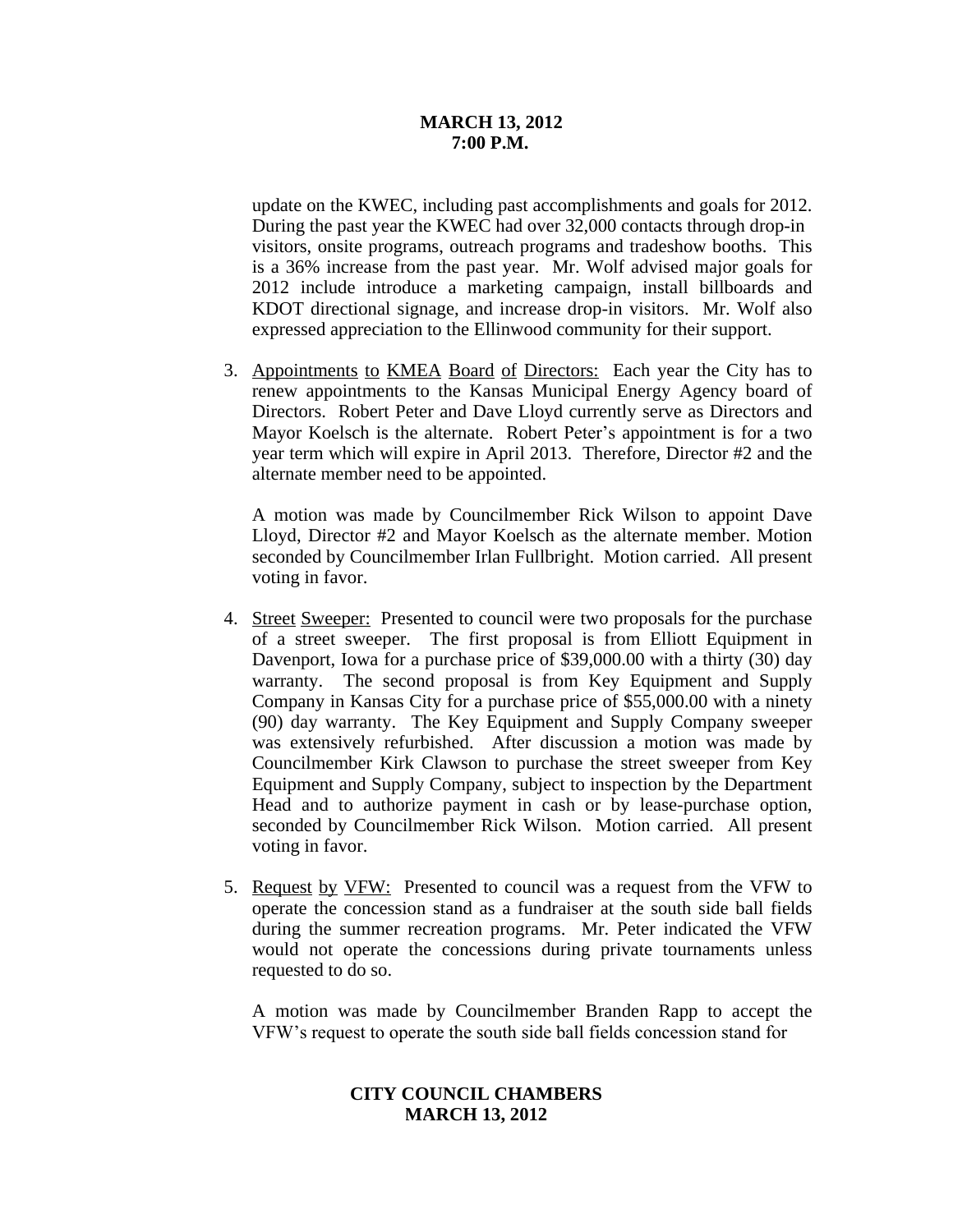#### **7:00 P.M.**

the summer recreation programs, seconded by Council member Kirk Clawson. Motion carried. All present voting in favor.

6. Chamber June Jaunt Request: Presented to Council was a request from Jacque Isern, representing the Chamber of Commerce and the June Jaunt Committee for the use of city facilities on Saturday, June 2, 2012, specifically the use of Wolf Park and the parking stalls on the east side for arts & crafts booths and concessions, and the east side of Wolf Pond.

A motion was made by Councilmember Kirk Clawson to allow the Chamber of Commerce use of any city facilities for the June Jaunt event on June 2, 2012, seconded by Councilmember Branden Rapp. Motion carried. All present voting in favor.

7. Executive Session: An executive session is requested for discussion of non -elected personnel. A motion was made by Councilmember Rick Wilson to adjourn into executive session for fifteen (15) minutes for discussion of non-elected personnel and that the council meeting will reconvene in the council chambers. Councilmember Branden Rapp seconded the motion. Motion carried. All present voting in favor. The governing body recessed into executive session at 8:00 p.m.

Meeting reconvened into regular session at 8:15 p.m. No action taken.

## **REPORTS**:

- 1. Municipal Court Report: Presented to Council was the Municipal Court Report for February, 2012.
- 2. Utilities Production Report: Presented to Council was the Utilities Production Report.
- 3. Staff Reports:
	- a) Staff reported on spring projects for the water and electric departments which include running a new water line to the swimming pool from south of 6<sup>th</sup> Street, a sewer line replacement on East B Street by Worman Field, tree plantings at city parks and swimming pool, and new underground electric lines.
	- b) Staff reported Hoisington, Claflin and Ellinwood are collaborating and submitting a Small Community Improvement Program grant. The funds would be designated for a landscaping project on the east side of the swimming pool and for bleachers at Worman Field. **CITY COUNCIL CHAMBERS**

**MARCH 13, 2012 7:00 P.M.**